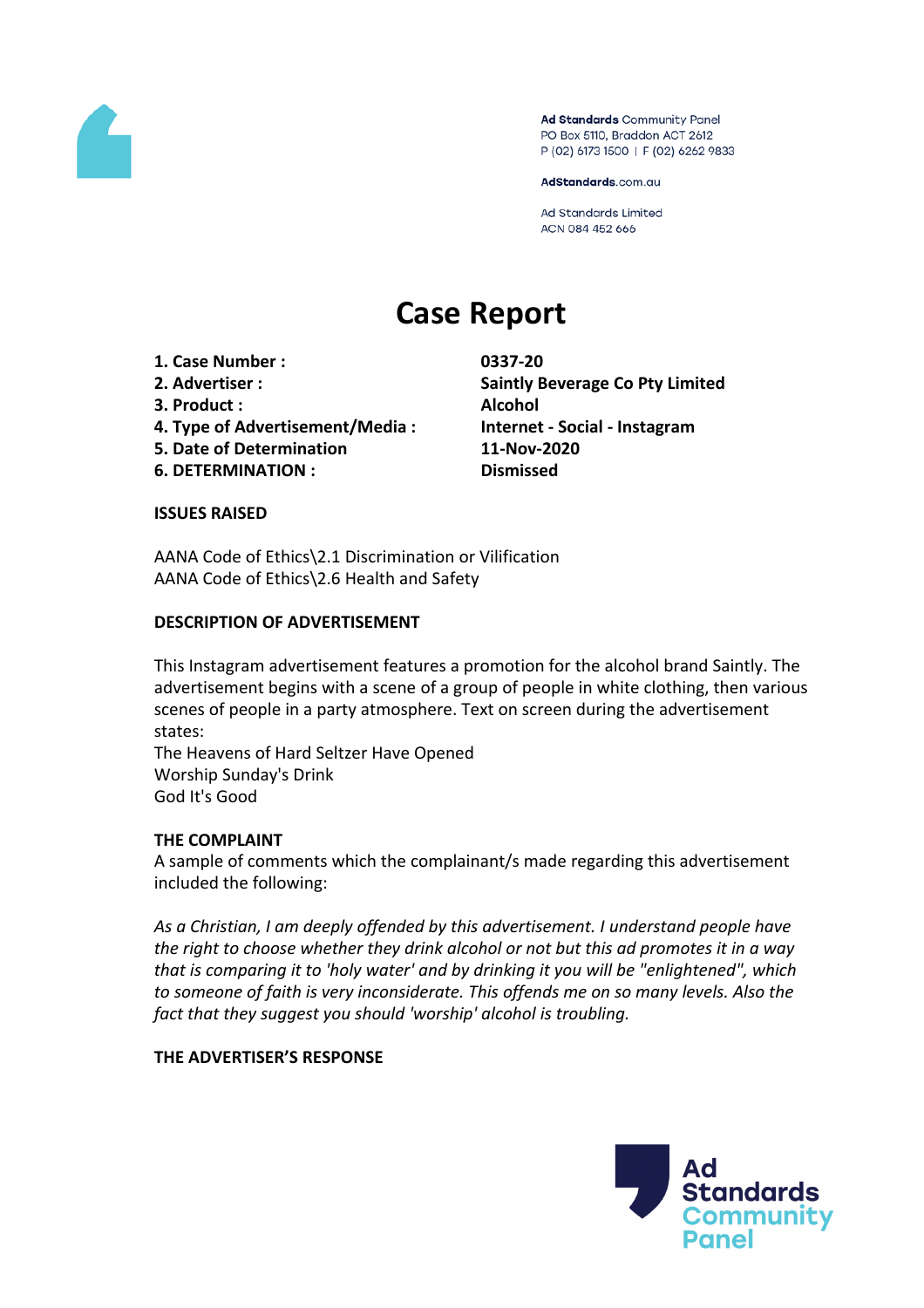

Comments which the advertiser made in response to the complainant/s regarding this advertisement include the following:

*The complaint includes a very personal interpretation of symbolism. In our film there is nothing that directly or explicitly refers to what they are suggesting as our intentions.* 

*We are not discriminating against or degrading any religion, the scene described is referential to common and iconic visual tropes, or devices used by communities that come together i.e people gathered and dressed in the same colour clothing. This visual device is our way of suggesting our group of individuals are a reflection of today's modern society, multicultural, diverse and coming together around a zeitgeist. Our zeitgeist is about being accepted for being yourself.*

*The film goes on to show the same group of people together enjoying themselves, as themselves, and dressed as themselves.*

*There are no elements within the film that show or imply exploitative or violent behaviour, nudity or sex, excessive drinking, or irresponsible behavior that could contravene the Health & Safety code.*

*There is no consumption of alcohol within the film and the product itself is only visible in the film for less than one second. The product is being carried by someone's side in an abstract shot and is not being shown as an open can, or in an excessive or irresponsible way, or includes any copy overlay or reference to consumption or behaviour.*

*In reference to the suggestion that we are comparing Saintly to 'holy water' and by drinking it you will be 'enlightened'. Holy Water isn't owned by a specific religion, it has a number of meanings and connotations across different cultures and situations within today's modern society. In this instance, the film and music include word play of common vernacular and expressions within our everyday language. At no point do we compare Saintly Hard Seltzer to Holy Water and nowhere are we stating that Saintly Hard Seltzer is Holy Water.*

*Ensuring that we were not communicating anything to do with enlightenment was one of the key focus areas for us when developing the film and supers with the help of ABAC's.*

*There are no references to enlightenment. There are no visuals of anyone consuming Saintly and experiencing enlightenment, or success of any kind through the presence or consumption of alcohol.* 

*The person holding the can is not visible and there is no visual evidence or implication that the can of Saintly is open, or that this person is the person with wings. The person with wings is not carrying/holding anything as they walk into a party and she is not shown drinking alcohol, or that the presence or consumption of alcohol has changed her mood.*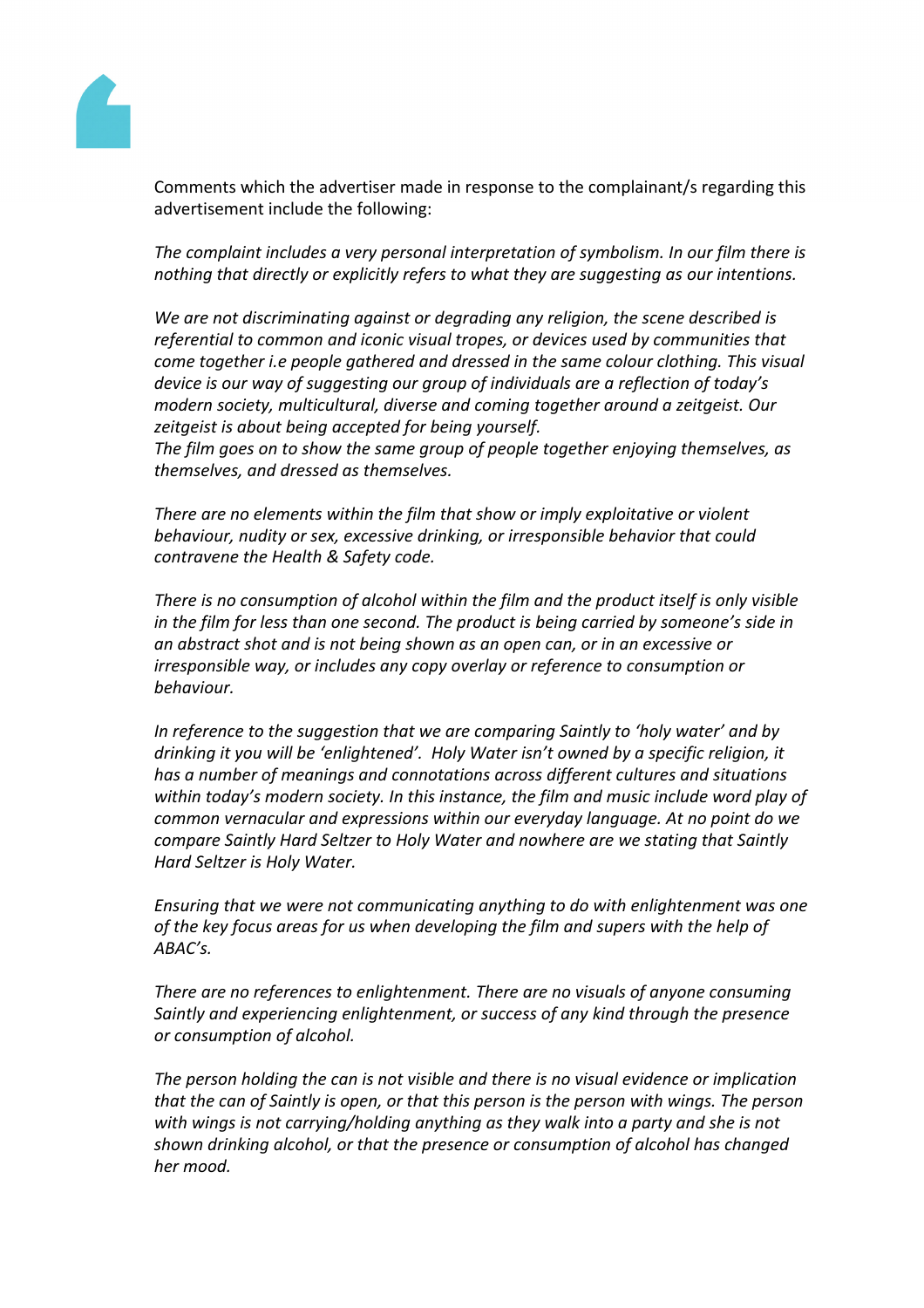

*Hard Seltzers are new to Australia and are predominantly made from water and alcohol and the description on the packaging, that was approved and added in order to meet the ABACs code is "Alcoholic Sparkling Water". The inclusion of water within the film is to communicate and educate consumers.*

*Water is also a representation of refreshment, which is the objective of this particular film.*

*"The Heavens of Hard Seltzer Have Opened" is a play on words to communicate that Hard Seltzers are new and available now, this phrase was used in an earlier teaser campaign and approved by ABAC's.*

*The phrase Worship Sunday's Drink, was approved by ABACs. To worship something means to have admiration and you can admire something without excessively consuming it. We have avoided any reference to Sunday as a feeling, mindset or moment of enlightenment. We are communicating that you can enjoy Saintly on a Sunday. The guidance from ABAC's was very specific in this context and we have adhered to that guidance. In addition, the brand launched on a Sunday and all of our announcements, new content etc are published on a Sunday.*

*We understand and are aware that we are creating content that playfully works within the realms of societal triggers, such as religion, and other such loaded matters, and that this is always going to be interpreted in different ways by individuals with different opinions. Throughout the process of creating this content we have been incredibly considerate and conscientious when evaluating what we are saying and how we are saying it, and have been through the approvals process with ABACs and have continuously referred to the code of ethics, to ensure we are working within the guidelines.*

## **THE DETERMINATION**

The Ad Standards Community Panel (the Panel) considered whether this advertisement breaches Section 2 of the AANA Code of Ethics (the Code).

The Panel noted the complainant's concern that the advertisement:

- Compares alcohol to holy water which is offensive to Christians
- Suggests that you should worship alcohol.

The Panel viewed the advertisement and noted the advertiser's response.

**Section 2.1: Advertising or Marketing Communication shall not portray people or depict material in a way which discriminates against or vilifies a person or section of the community on account of race, ethnicity, nationality, gender, age, sexual preference, religion, disability, mental illness or political belief.**

The Panel noted the AANA Practice Note which provides guidance on the meaning of: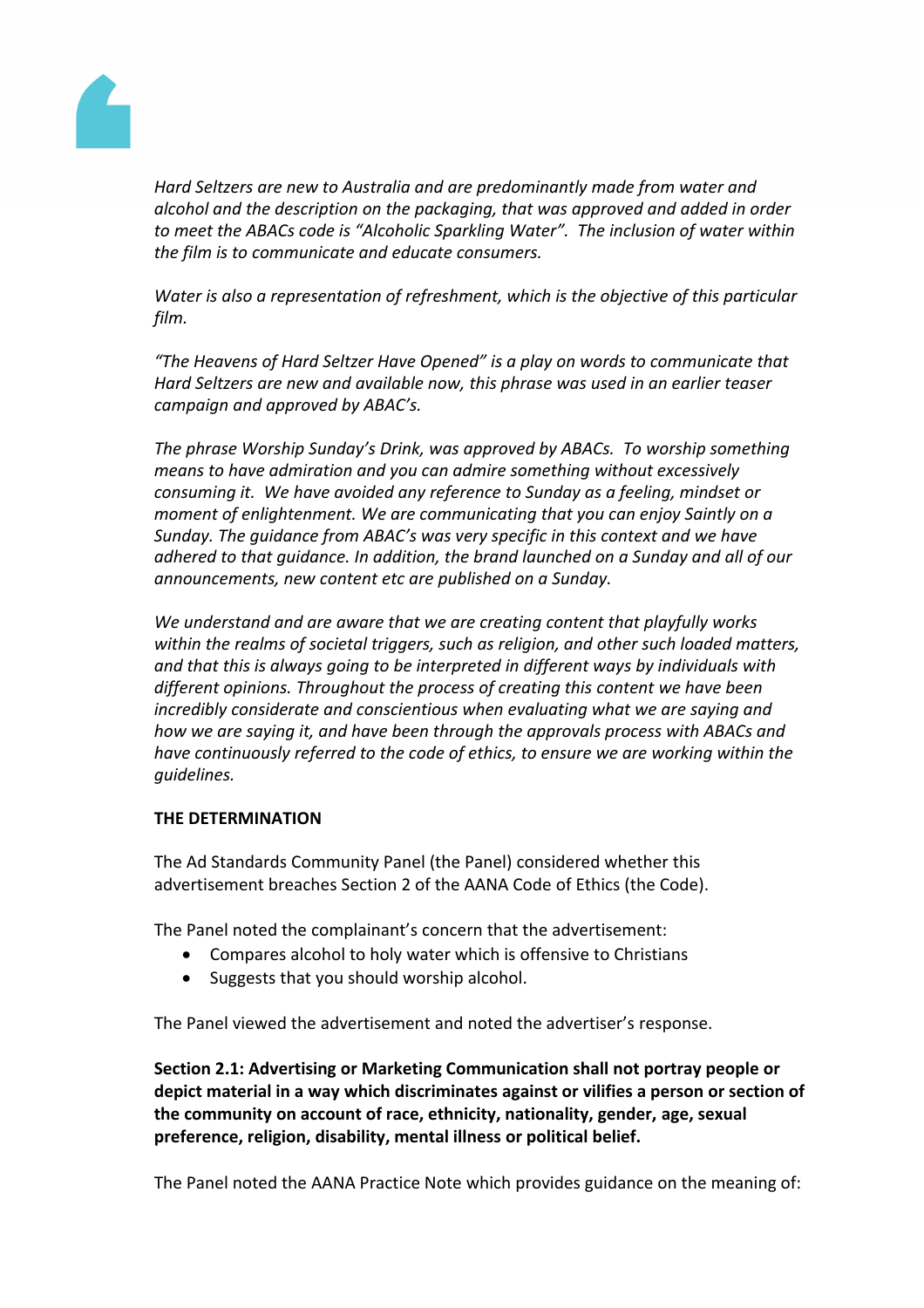

- Discrimination unfair or less favourable treatment
- Vilification humiliates, intimidates, incites hatred, contempt or ridicule
- Religious views a person's belief or non-belief in a faith or system of worship.

## **Does the advertisement portray material in a way which discriminates against or vilifies a person on account of religion?**

The Panel noted that in order to find a breach of Section 2.1 it would need to determine that the advertisement depicted material in a manner that was unfair or less favourable to or humiliating or inciting ridicule of a person or section of the community, because of, in this case, religion.

The Panel considered that although the advertisement uses the term 'holy water' it is not identifying a particular religion. The Panel considered that overall the advertisement is not showing a religion in a negative light, or suggesting that people who follow a particular religion should be thought less of.

The Panel acknowledged that people of the Christian faith may not like the use of the music and themes in the advertisement however considered that the content of the advertisement itself does not humiliate, intimidate or incits hatred, contempt or ridicule of Christian people nor does it suggest treatment of Christian people in an unfair or less favourable manner.

## **Section 2.1 conclusion**

Finding that the advertisement did not portray material in a way which discriminates against or vilifies a person or section of the community on account of religion, the Panel determined that the advertisement did not breach Section 2.1 of the Code.

## **Section 2.6: Advertising or Marketing Communications shall not depict material contrary to Prevailing Community Standards on health and safety.**

The Panel considered that the advertisement does not depict people drinking in an unsafe manner or suggest that alcohol should be consumed in excess. The Panel considered that the comparison between alcohol and holy water was not a serious suggestion that alcohol should be worshipped and would not be interpreted that way by the advertisement's audience.

## **Section 2.6 Conclusion**

The Panel considered that the advertisement did not contain material which would be contrary to Prevailing Community Standards on health and safety and determined that it did not breach Section 2.6 of the Code.

## **Conclusion**

Finding that the advertisement did not breach any other section of the Code the Panel dismissed the complaint.